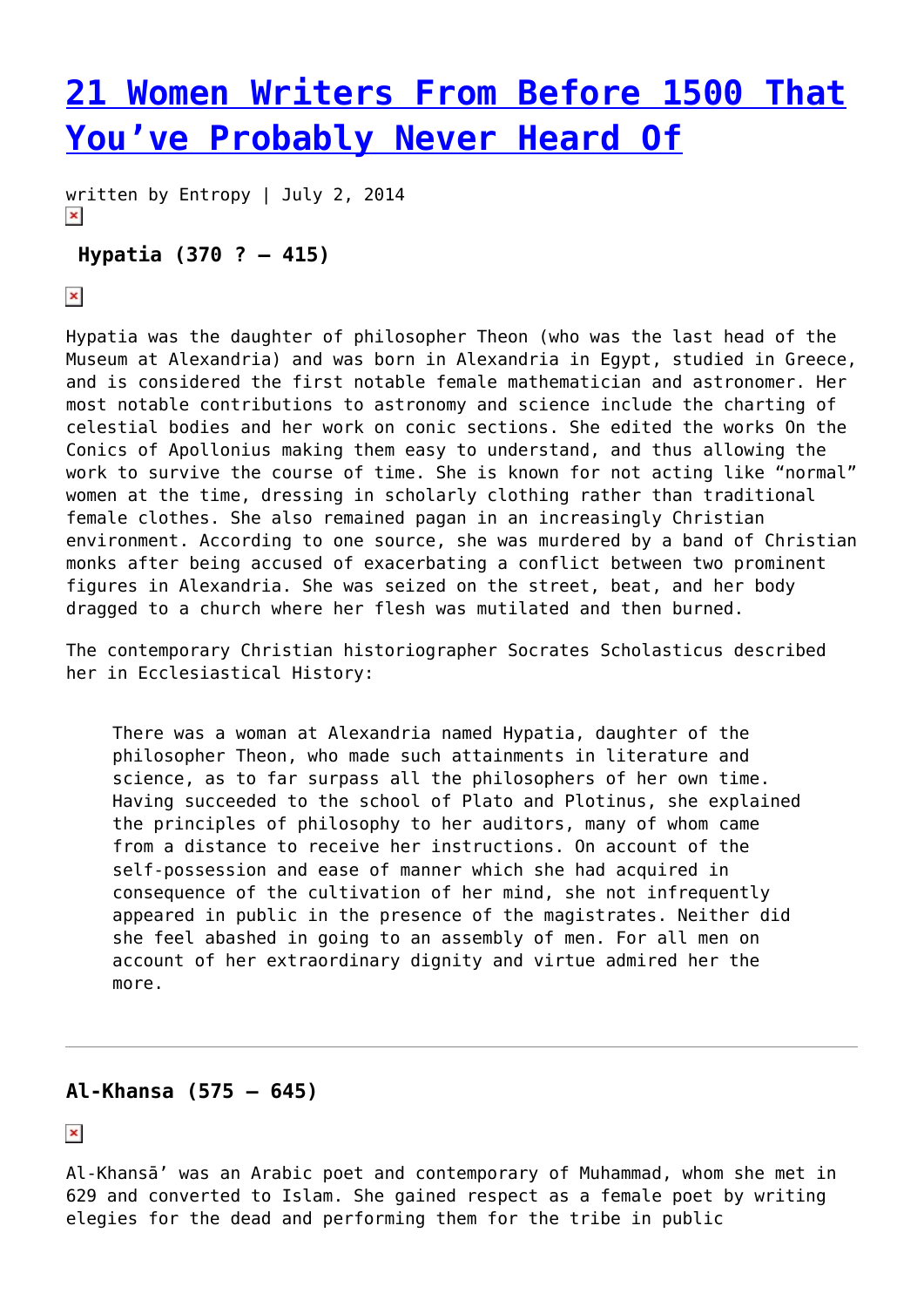competitions. An anecdote says that contemporaneous Arabic poet Al-Nabigha told Al-Khansa, "If Abu Basir had not already recited to me, I would have said that you are the greatest poet of the Arabs. Go, for you are the greatest poet among those with breasts." Al-Khansa replied, "I'm the greatest poet among those with testicles, too."

#### **Mary the Jewess**

 $\pmb{\times}$ 

Mary the Jewess (also known as Maria Prophetissima) is considered to be the first true alchemist and was written about extensively by the Egyptian alchemist Zosimos. She is credited with the invention with many different chemical apparatuses, including the kerotakis. Although none of her writings have survived, many quotations credited to her can be found in various hermetic texts.

Join the male and the female, and you will find what is sought.

One becomes two, two becomes three, and out of the third comes the one as the fourth.

# **Rābiʻa al-ʻAdawiyya al-Qaysiyya (717 – 801)**

 $\pmb{\times}$ 

Rābi'ah al-Basrī was a Muslim saint and Sufi mystic credited with setting forth the doctrine of Divine Love and considered to be one of the most important of the early Sufi poets. Much of the poetry now attributed to her is of unknown origin and her own identity is surrounded by many myths including the myth that she was freed from slavery because her master saw her praying while surrounded by light.

Ironic, but one of the most intimate acts of our body is
death. So beautiful appeared my death – knowing who then I would kiss, I died a thousand times before I died. 'Die before you die,' said the Prophet Muhammad. Have wings that feared ever<sup>[]</sup> touched the Sun? I was born when all I once  $\Box$  feared  $-$  I could $\Box$  love.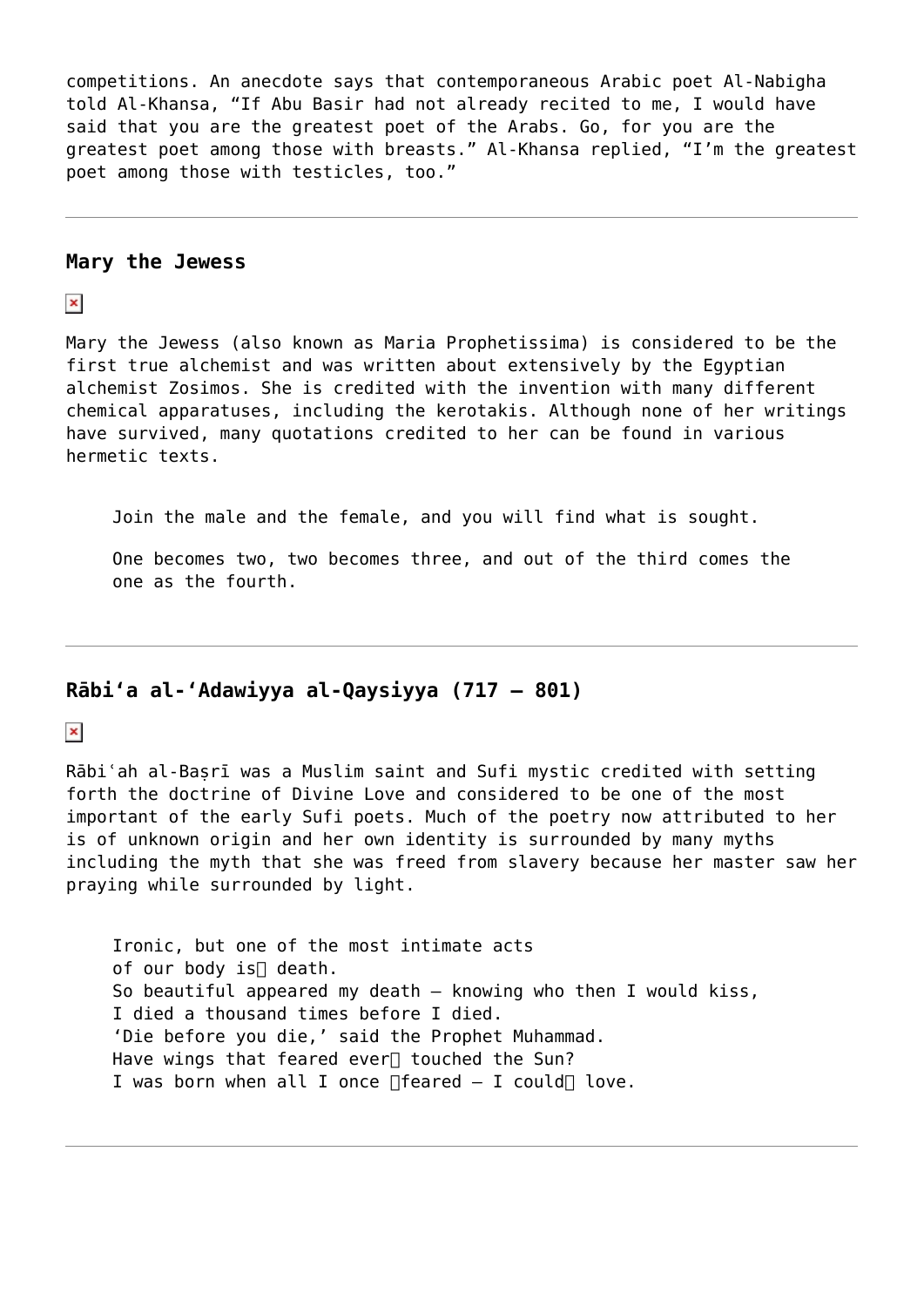# **Princess Iwa**

Princess Iwa (also known as Empress Iwa no hime) was a poet and the Empress consort of Emperior Nintoku. Much of the poetry attributed to her is considered some of the oldest existing Japanese poetry and seems to express her long and feelings for her husband. Few other details are known about her life.

You, who want two night-beds side by side, you terrify me!

…

Like the robe of the summer worm, the silkworm, to hide and lodge in two layers, how could this be good?

#### **Kassia (810 – 865)**

 $\pmb{\times}$ 

Kassia was a Byzantine abbess, poet, composer, and hymnographer and is notable as one of only two Byzantine women to write in their own names during the Middle Ages. Many of Kassia's hymns are still used in the Byzantine liturgy, the most famous of her compositions being Hymn of Kassiani which is sung every Holy Wednesday.

And through a woman [came forth] the better [things]

## **Hrotsvitha of Gandersheim (935 – 1002)**

 $\pmb{\times}$ 

Hrotsvitha of Gandersheim (also known as Roswitha) was a German secular canoness, dramatist, and poet who worked at Gandersheim Abbey. She is considered by some to be the first person since antiquity to compose drama in the Latin West. Though she was a prolific writer, her work was not taken seriously at the time because she was a woman. Many were also skeptical of her talents.

Scorn he should not render at the writer's weaker gender Who these small lines had sung with a woman's untutored tongue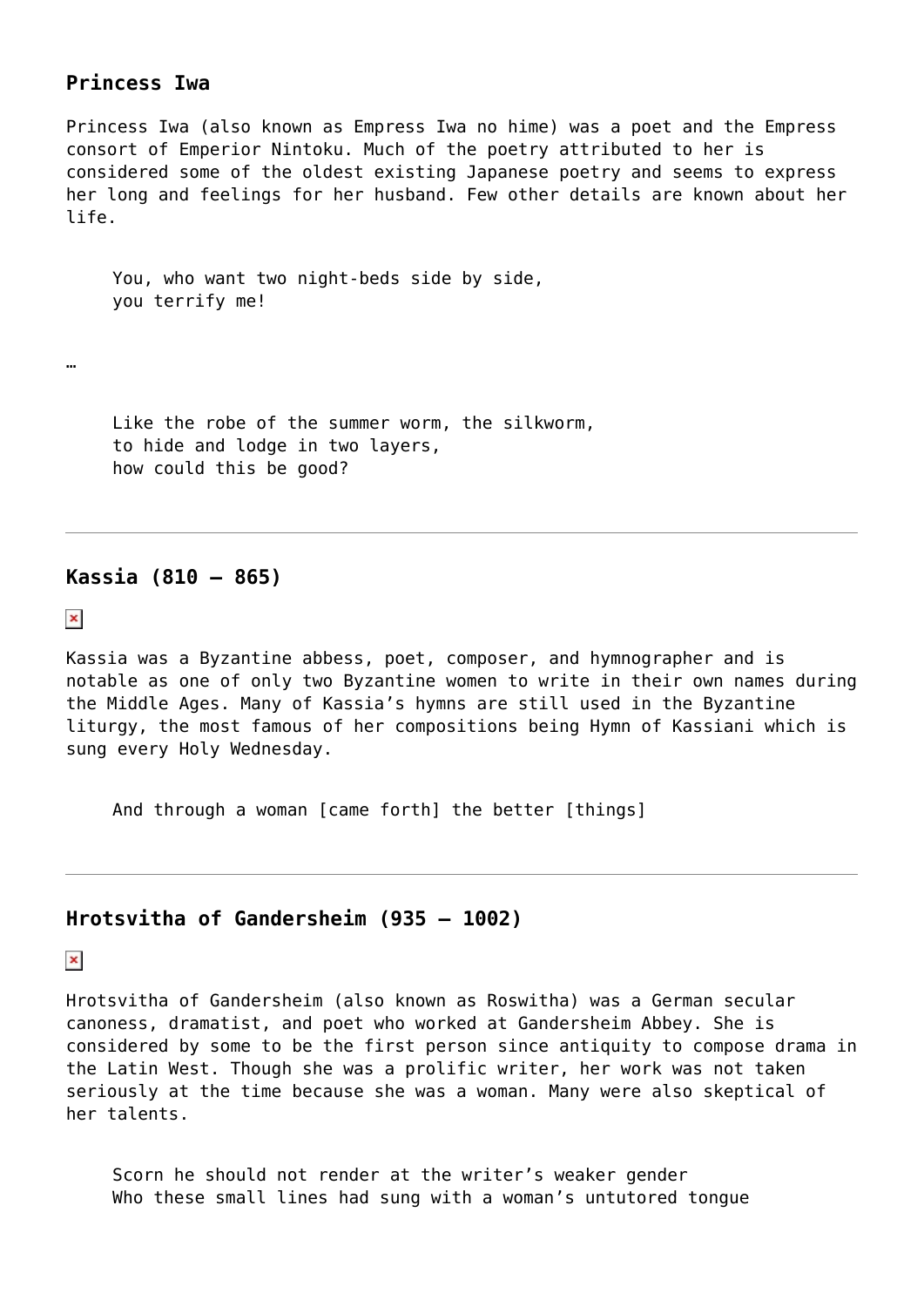But rather should he praise the Lord's celestial grace

#### **Sei Shonagon (966 – 1017 ?)**

 $\pmb{\times}$ 

Sei Shonagon was a Japanese writer and court lady who served the Empress Teishi. She is best known as the author of *The Pillow Book*, a collection of lists, gossip, poetry, anecdotes, character sketches, observations, and other writings written during her years in the court.

Depressing Things: A dog howling in daytime . . . A lying-in room when the baby has died . . . a hot bath when one has just woken

#### **Murasaki Shikibu (978 – 1014 ?)**

 $\pmb{\times}$ 

Murasaki Shikibu was a Japanese novelist, poet, and lady-in-waiting at the Imperial court during the Heian period. She is best known for her novel *The Tale of Genji*, considered to be one of the world's finest and earliest novels. Some scholars even argue that she was the world's first modern novelist. The novel is organize into three parts and spans 1100 pages. Helen McCullogh writes that *The Tale of Genji* "transcends both its genre and age. Its basic subject matter and setting—love at the Heian court—are those of the romance, and its cultural assumptions are those of the mid-Heian period, but Murasaki Shikibu's unique genius has made the work for many a powerful statement of human relationships, the impossibility of permanent happiness in love … and the vital importance, in a world of sorrows, of sensitivity to the feelings of others."

I am wrapped up in the study of ancient stories … living all the time in a poetical world of my own scarcely realizing the existence of other people …. But when they get to know me, they find to their extreme surprise that I am kind and gentle.

## **Wallada bint al-Mustakfi (1001 – 1091)**

 $\pmb{\times}$ 

Wallada bint al-Mustakfi was born in Cordova in 1001. Born into a powerful family, her father was Caliph of Cordova and her mother was an Ethiopian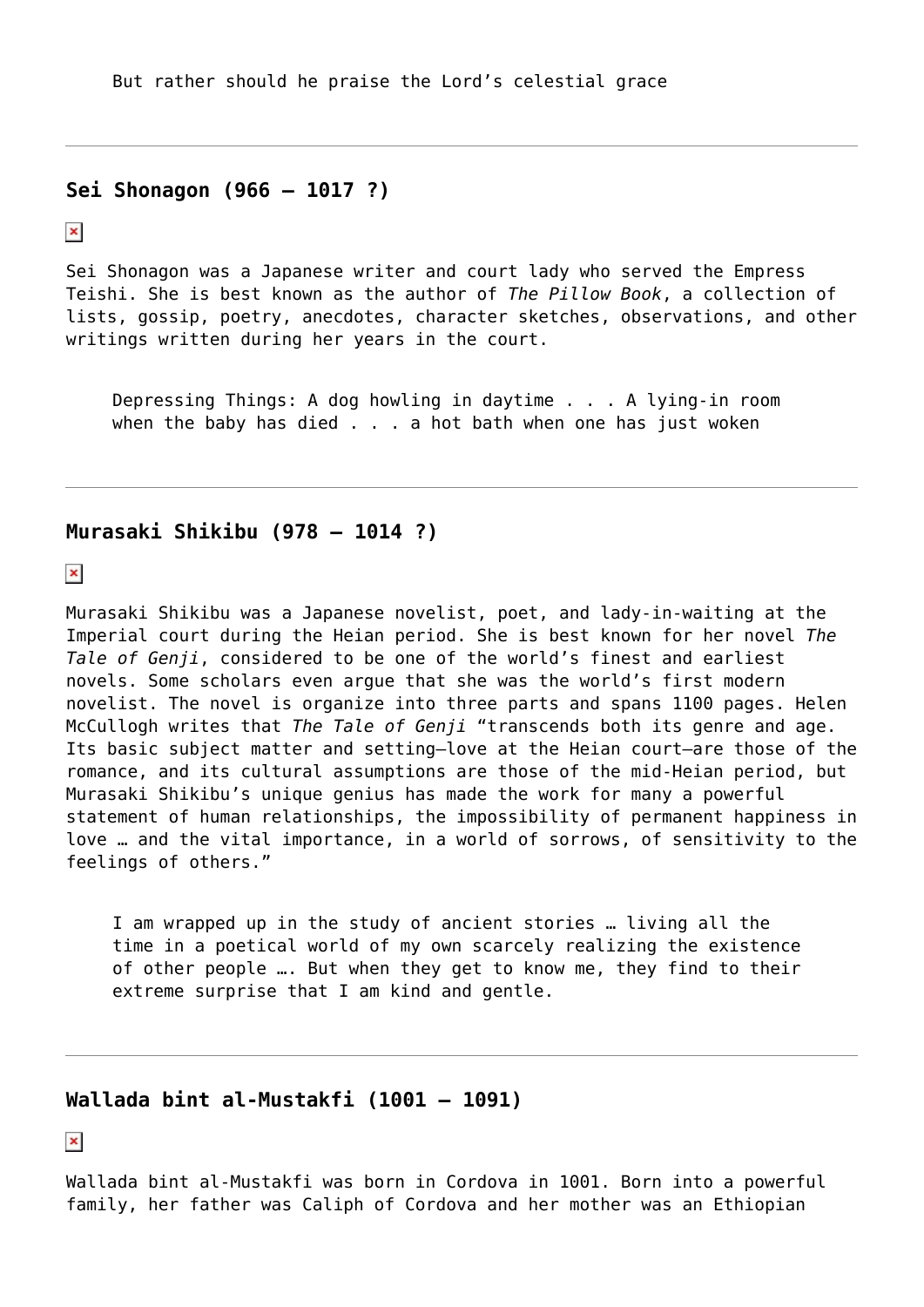Christian slave. Wallada was known for her great beauty, in addition to being intelligent and cultured. She was a controversial figure for walking out in public without a hijab and for mimicing certain fashions of the harems of Baghdad. She also gained recognition in poetry competitions for finishing incomplete poems (competitions that were almost entirely male), where she met the love of her life, Ibn Zaydún.

You know that I am the moon of the skies But, to my disgrace, you have preferred a dark planet.

Forsooth, I allow my lover to touch my cheek, And bestow my kiss on him who craves it.

## **Héloïse d'Argenteuil (1100 ? – 1164)**

 $\pmb{\times}$ 

Héloïse d'Argenteuil was a French nun, writer, and abbess, best known for her love affairs and letters with Peter Abélard. Their true love story has been stamped as one of the templates of romantic love. Héloïse was a strong-willed woman who was fluent in Latin, Greek, and Hebrew.

My tears, which I could not refrain, have blotted half your letter; I wish they had effaced the whole, and that I had returned it to you in that condition; I should then have been satisfied with the little time I kept it; but it was demanded of me too soon.

## **Princess Shikishi Naishinnō (1149 – 1201)**

 $\pmb{\times}$ 

Princess Shikishi (Shikishi Naishinnō) was a Japanese classical poet and third daughter of Emperor Go-Shirakawa. Later in her life, she became a Buddhist nun. Her poetic talent was recognized even at the time. Her love poems are believed to be too emotionally profound to be written simply for the sake of traditional poetic convention.

String of beads, if you must break, break. If you last longer, my endurance is sure to weaken.

My thoughts, useless dreams in midair – even if you break, do not break, painful string of beads.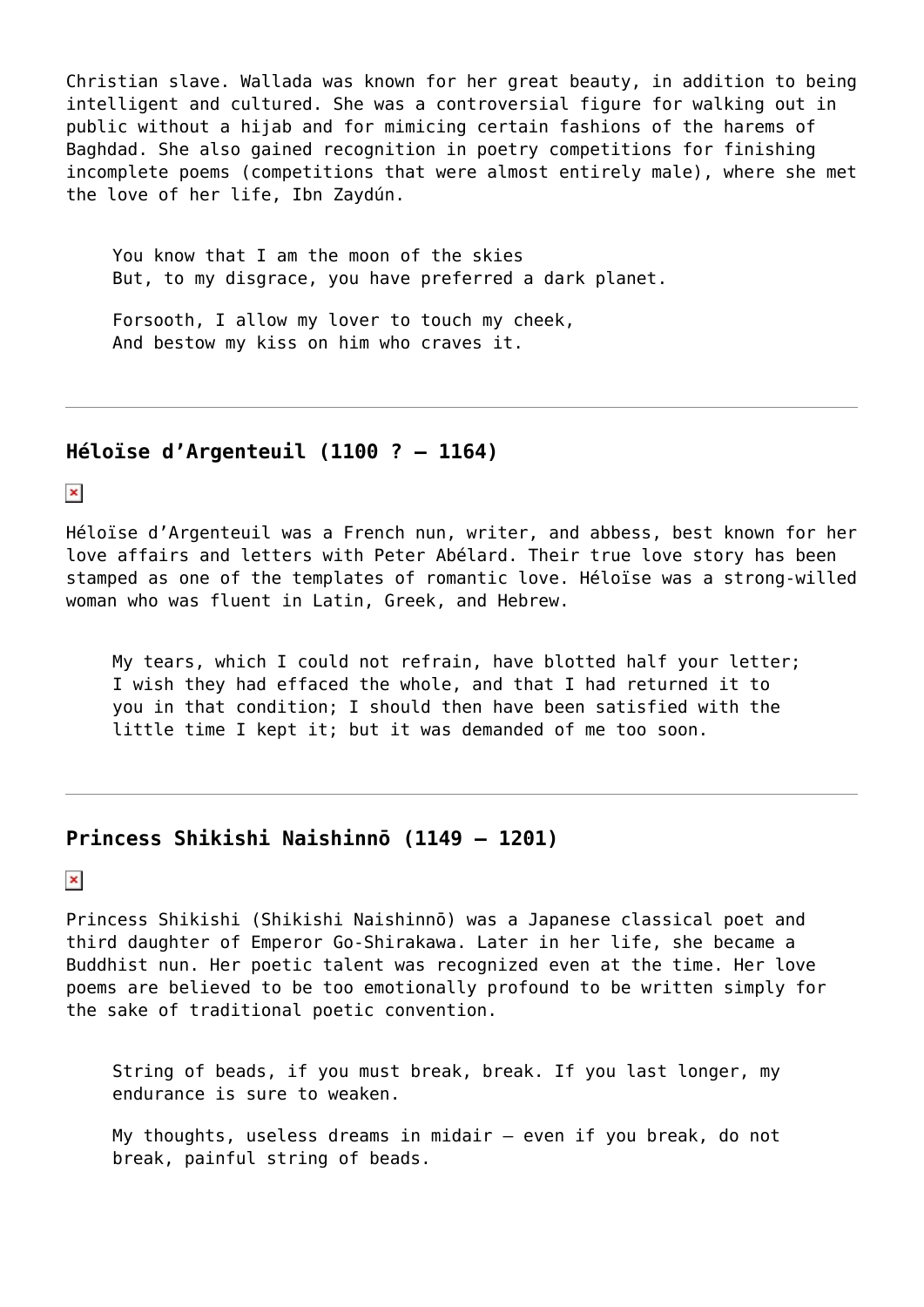### **Mahadeviyamma**

 $\pmb{\times}$ 

Mahadeviyakkha (also known as Akka Mahadevi) lived in the south of India in the 12th century. From an early age she was initiated into the worship of Shiva and much of her poetry revolves around descriptions of her beautiful Lord. Legend says that the local Jain King of the area desired her as his wife. Her family agrees in fear of incurring the King's displeasure. After the wedding though, Mahadeviyakkha was unwilling to reciprocate the desire of the King. Her family criticized her unorthodox behavior and Mahadeviyakkha consequently left her marriage and renounced her worldly life.

The arrow that is shot should penetrate so deeply that even the feathers do not show. Hug the body of the Lord so tightly that the bones must be crushed to crumble. Weld to the divine until the very welding disappears.

#### **Gormonda de Monpeslier**

 $\pmb{\times}$ 

Gormonda de Monpeslier was an Occitan female troubadour from Montepellier in Languedoc. Her lone surviving work has been called "the first French political poem by a woman."

Rome, rightly You have straightened Many crooked things without reserve And opened the door Of salvation, Whose gate was crooked By good rule You bring down foolish derision; He who follows your path Saint Michael carries him And keeps him from hell.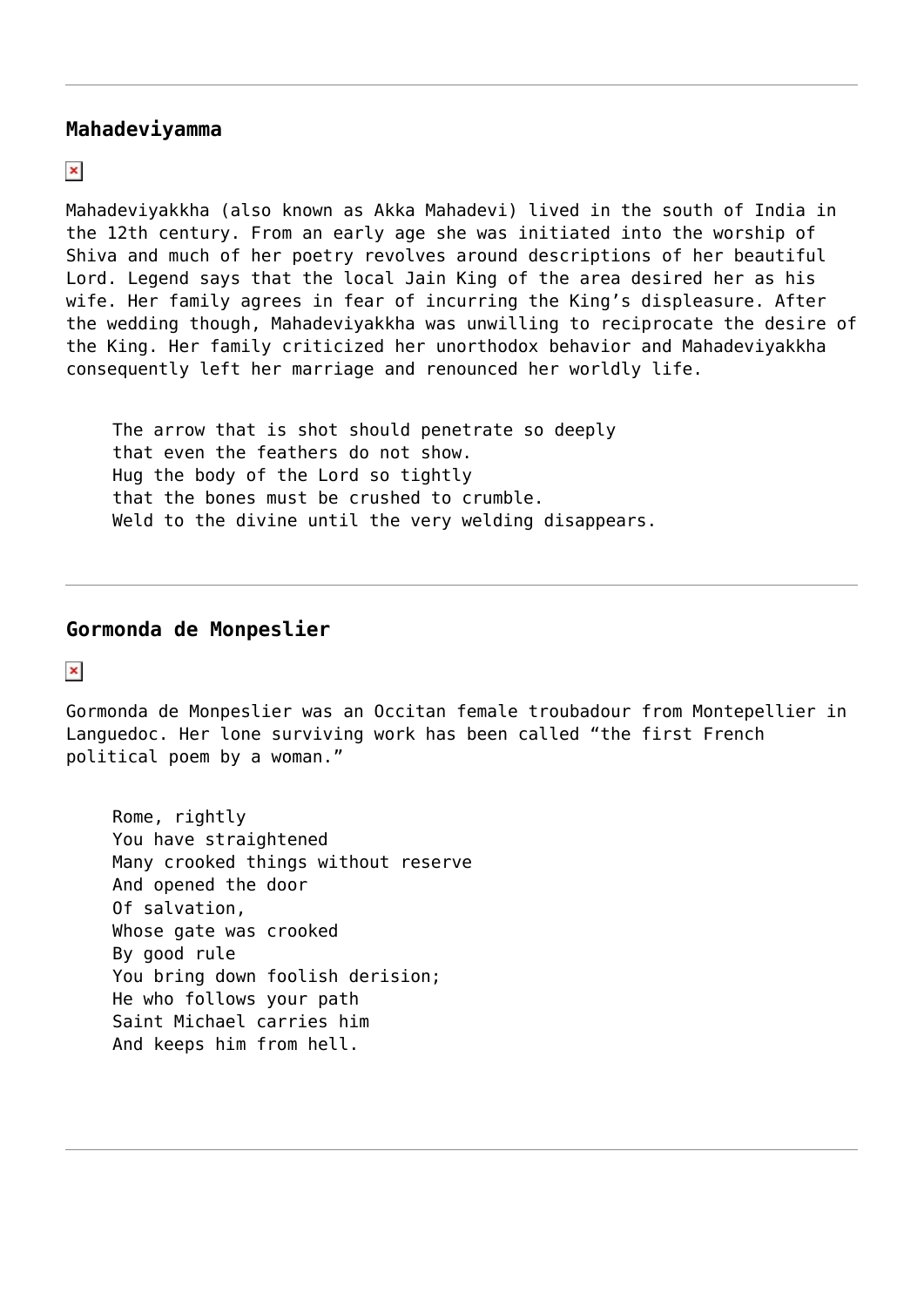# **Hadewijch**

 $\pmb{\times}$ 

Hadewijch (also known as Hadewijch of Antwerp) was a 13-century poet and mystic. Most of her extant writings are in a Brabantian form of Middle Dutch and her writings include visions, prose letters, and poetry. Little is known of her life but she was probably the head of a Beguine community, a sect of devout women who gathered together to live in simplicity and service. She is associated with the movement Minnemystiek or "love mysticism."

Tighten to nothing the circle that is the world's things

Then the Naked circle can grow wide, enlarging, embracing all

# **Marguerite Porete**

 $\pmb{\times}$ 

Marguerite Porete was a French mystic and writer. She is best known for The Mirror of Simple Souls, a work of Christian spirituality dealing with the workings of Divine Love. She died in 1310 when she was burnt at the stake for heresy in Paris after a lengthy trial. Her book is cited as one of the primary texts of the medieval Heresy of the Free Spirit.

I am God, says Love, for Love is God and God is Love, and this Soul is God by the condition of Love. I am God by divine nature and this Soul is God by the condition of Love. Thus this precious beloved of mine is taught and guided by me, without herself, for she is transformed into me, and such a perfect one, says Love, takes my nourishment.

# **Laldyada (1320 – 1392)**

 $\pmb{\times}$ 

Laldyada (also known as Lalla Ded or Lalleshwari) was a mystic of the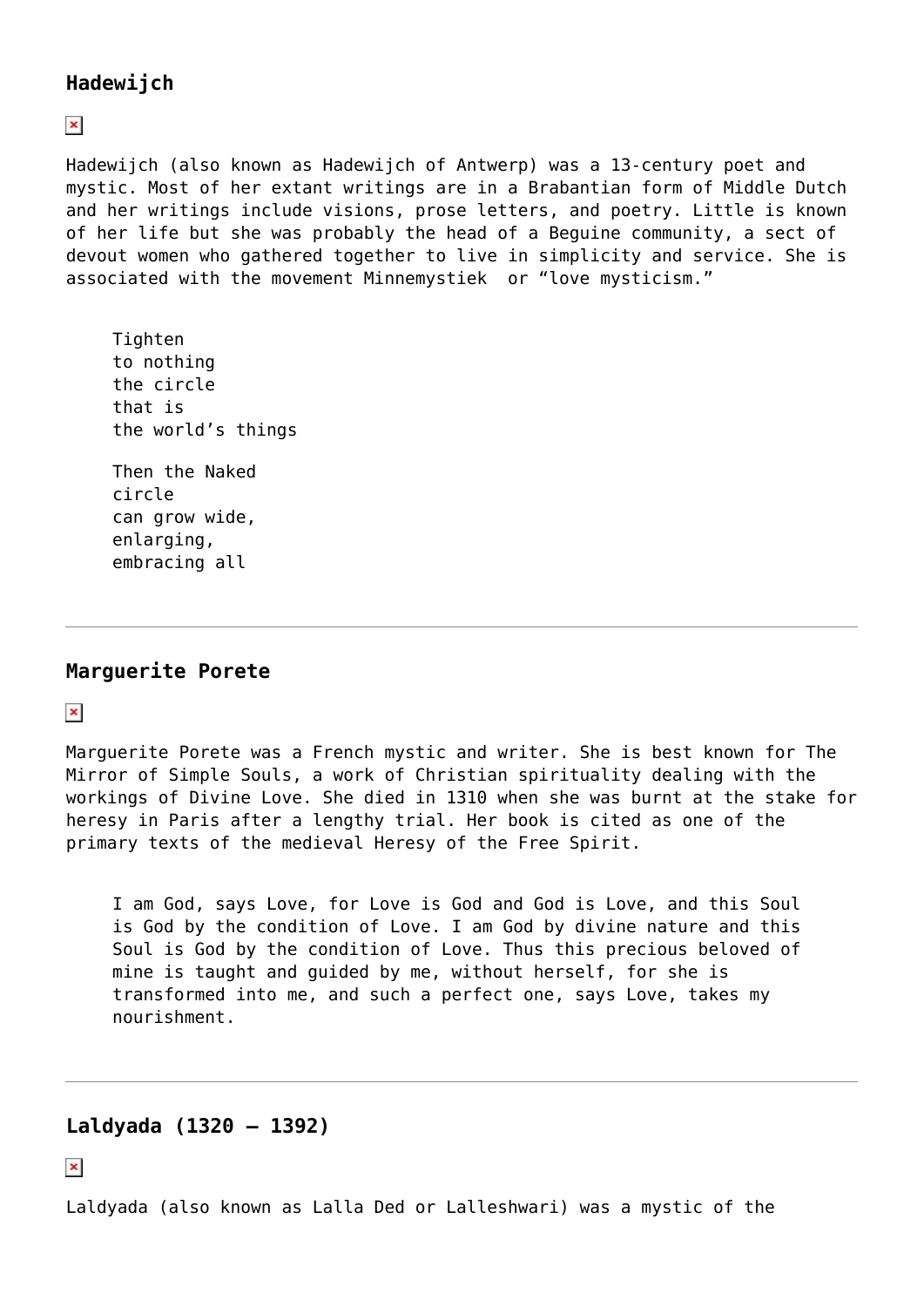Kashmiri Shaivite sect. She wrote many devotional and mystic poems, expressing her longing for the Divine. She remains an important cultural icon in Kashmir.

To learn the scriptures is easy, to live them, hard. The search for the Real is no simple matter. Deep in my looking, ∏the last words vanished. ∏Joyous and silent, ∏the waking that met me there.

## **St. Catherine of Siena (1347 – 1380)**

 $\pmb{\times}$ 

St. Catherine of Siena was a Dominican Tertiary known for her compelling work of Christian mysticism, The Dialog of Catherine of Siena, which she wrote "during a state of ecstasy while in dialogue with God the father."Many of her works now rank among the classics of the Italian language. A main theme in Catherine's writings is that man, whether in the cloister or in the world, must ever abide in the cell of self-knowledge, which is the stable in which the traveller through time to eternity must be born again.

How a soul, elevated by desire of the honor of God, and of the salvation of her neighbors, exercising herself in humble prayer, after she had seen the union of the soul, through love, with God, asked of God four requests. How the desire of this soul grew when God showed her the neediness of the world. How finite works are not sufficient for punishment or recompense without the perpetual affection of love.

### **Julian of Norwich (1342 – 1416)**

 $\pmb{\times}$ 

Julian of Norwich was was an English anchoress who is regarded as one of the most important Christian mystics. She is venerated in the Anglican and Lutheran churches, but has never been canonized, or officially beatified, by the Roman Catholic Church. At the age of 30, Julian suffered from a severe illness and had a series of intense visions of Jesus Christ. Her book, *Revelations of Divine Love* now known as *The Short Text*; is believed to be the earliest surviving book written in the English language by a woman. Twenty to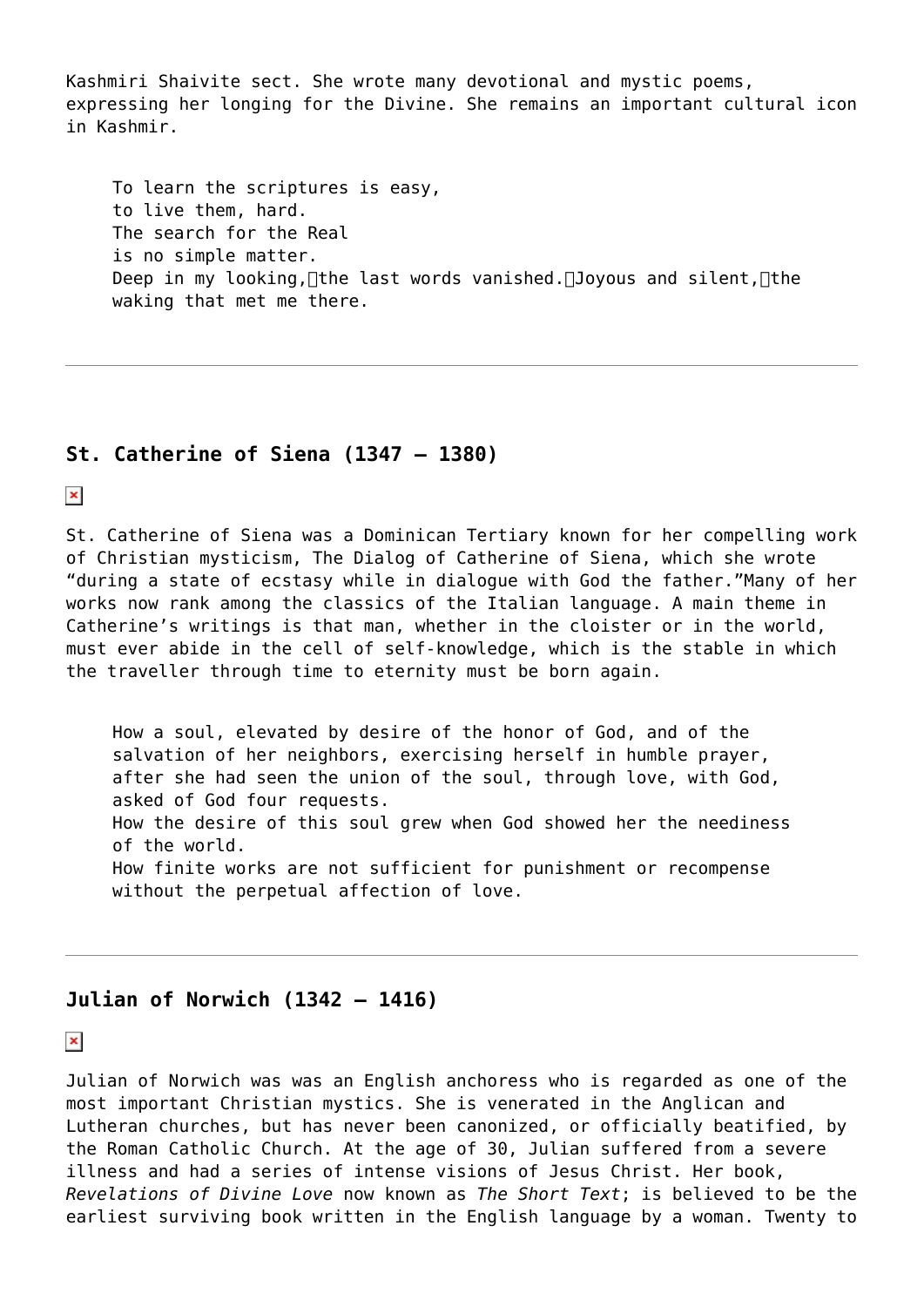thirty years later, Julian began to write a theological exploration of the meaning of the visions, known as *The Long Text*.

For I saw no wrath except on man's side, and He forgives that in us, for wrath is nothing else but a perversity and an opposition to peace and to love.

### **Margery Kempe (1373 – 1438 ?)**

 $\pmb{\times}$ 

Margery Kempe is known for dictating The Book of Margery Kempe, a work considered by some to be the first autobiography in the English language. This book chronicles, to some extent, her extensive pilgrimages to various holy sites in Europe and the Holy Land, as well as her mystical conversations with God. Margery was an orthodox Catholic Christian and, like other medieval mystics, she believed that she was summoned to a "greater intimacy with Christ" through multiple visions and experiences she had as an adult. Margery was known throughout her community for her constant weeping as she begged Christ for mercy and forgiveness. Part of Margery Kempe's significance lies in the autobiographical nature of her book: it is the best insight available of a female, middle class experience in the Middle Ages. Although Kempe has been depicted as an "oddity" or a "madwoman," recent scholarship on vernacular theologies and popular practices of piety suggest she was not as odd as she appears. Her Book is revealed as a carefully constructed spiritual and social commentary. Some have suggested that her book is written as fiction and a form of artistry, implying that she intentionally "attempts to create a social reality and to examine that reality in relation to a single individual."

## **Isotta Nogarola (1418 – 1466)**

 $\pmb{\times}$ 

Isotta Nogarola was an Italian writer and intellectual. She became one of the most famous female humanists of the Italian Renaissance. Her most influential work was a performance piece, "Dialogue on Adam and Eve," in which she discussed the relative sinfulness of Adam and Eve and thereby opening up a centuries-long debate in Europe on gender and the nature of woman.

Why... was I born a woman, to be scorned by men in words and deeds? I ask myself this question in solitude… Your unfairness in not writing to me has caused me much suffering, that there could be no greater suffering… You yourself said there was no goal I could not achieve. But now that nothing has turned out as it should have, my joy has given way to sorrow… For they jeer at me throughout the